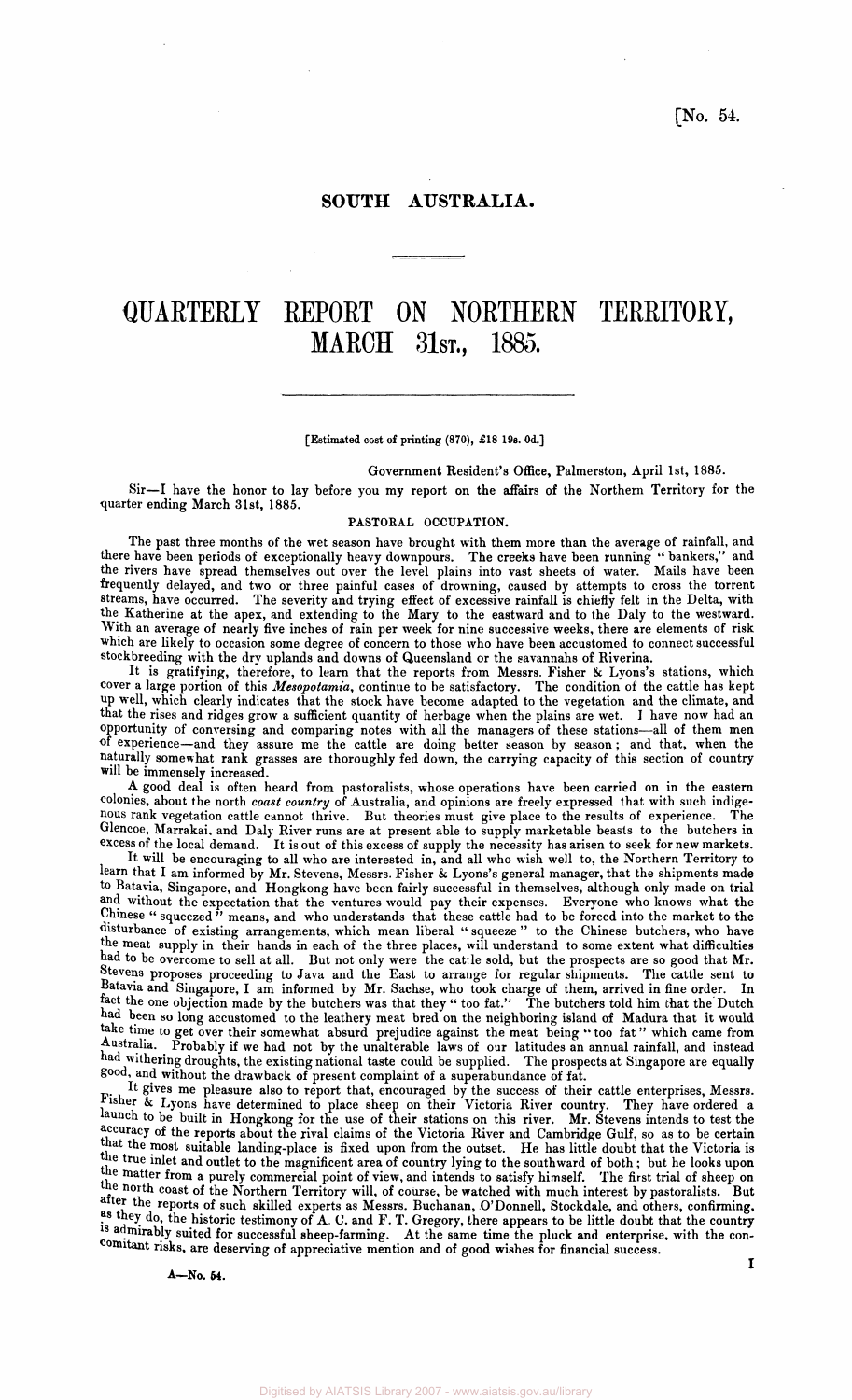| Month.                                      | Inches.                              |  |  |
|---------------------------------------------|--------------------------------------|--|--|
| 1884.<br>October<br>1885.                   | 0.160<br>1.840<br>4.050<br>6.700     |  |  |
| Total for wet season up to March 31st, 1885 | 19.705<br>15.090<br>18.865<br>66.410 |  |  |

*Rainfall at Port Darwin for Wet Season* **1884-5,** *up to March 31st,* **1885.** 

**10** 

*Meteorological Observations recorded at Telegraph Station, Port Darwin, Northern Territory, for Quarter ended March 31st,* **1885.** 

| Month.                                                                       | Mean Maximum Tempera-<br>ture in Shade. | ture in Shade.       | Mean Minimum Tempera-   Mean Maximum Tempera-  <br>ture in Sun. | Rain during Month.                    |
|------------------------------------------------------------------------------|-----------------------------------------|----------------------|-----------------------------------------------------------------|---------------------------------------|
| 1885.<br>$January \ldots \ldots \ldots \ldots \ldots$<br>$February$<br>March | 91<br>90<br>90.6                        | 77.5<br>75.9<br>76.4 | 120.9<br>120.8<br>120.9                                         | Inches.<br>19.705<br>15:090<br>18.865 |

*Return of Rainfall in Northern Territory for Quarter ending March 31st,* **1885.** 

| Name of Place.                                              | Rainfall for<br>January. | Rainfall for<br>February. | Rainfall for<br>March. | Remarks.            |
|-------------------------------------------------------------|--------------------------|---------------------------|------------------------|---------------------|
|                                                             | Inches.                  | Inches.                   | Inches.                |                     |
| Port Darwin                                                 | 19.705                   | 15:090                    | 18.865                 |                     |
| Fannie Bay                                                  | 16.590                   | 18.650                    | 17.050                 |                     |
| DeLissaville $\ldots$                                       | 20.330                   | 16.800                    |                        |                     |
| Southport $\dots\dots\dots\dots\dots\dots\dots\dots\dots$   | 24:115                   | 14.425                    | 10.675                 |                     |
| Poett's Plantation $\ldots \ldots \ldots \ldots$            | 18.080                   | 9.840                     |                        |                     |
| Beatrice Hills, River Adelaide                              | 10.530                   | 13.430                    |                        |                     |
| Yam Creek $\ldots$                                          | 12.660                   | $17 - 500$                | 9.200                  |                     |
| Pine Creek $\ldots, \ldots, \ldots, \ldots, \ldots, \ldots$ | 10.635                   | 19.105                    |                        |                     |
| River Katherine                                             | 9.240                    | 10.600                    | 5.810                  |                     |
| Spring Vale Cattle Station                                  | 8.700                    | 8.616                     |                        |                     |
| Delamere Downs Station                                      |                          |                           |                        | No returns to hand. |
| Elsey Creek                                                 | 15.080                   | 10.790                    | 13.260                 |                     |
| Daly Waters                                                 | 2.970                    | 8.150                     | 4.730                  |                     |
| Powell's Creek                                              | 2.810                    | 4.560                     | 4.610                  |                     |
| Tennant's Creek                                             | 6.100                    | 4.710                     |                        |                     |
| Barrow's Creek $\ldots, \ldots, \ldots, \ldots, \ldots$     | 7.795                    | 1.750                     | 2.350                  |                     |
| Alice Springs                                               | 4.785                    | 5.350                     | 1.380                  |                     |
| Charlotte Waters                                            | 0.645                    | 1.185                     | 4.910                  |                     |

J. A. G. LITTLE, Senior and Inspecting Officer.

Post Office and Telegraph Department, Port Darwin, Northern Territory, April 2nd, 1885.

In that part of Palmerston which is occupied by the Europeans, the dwellings are so far apart that at present the sanitary conditions are satisfactory. But when the Chinese quarter is taken into consideration, there is room for grave apprehension. The very high value placed upon town allotments, and the consequent high rent, causes much overcrowding. The Chinese are never a cleanly race under the most favorable surroundings. They also delight in pigs and poultry. The result is, so far as Palmerston is concerned, that the Chinese quarter is very dirty. Shortly, when the jetty and railway works are in full swing, we may expect a large increase in the population, and I think then it will be prudent to bring Palmerston under the Public Health Act. The police, except when informations are laid, have very slight powers, and are liable to litigation by interfering ; and if such towns as Gawler, Kapunda, and Mount Gambier require the provisions of the Health Act for public safety, much more does Palmerston require it, with its mixed, alien, and dirty races.

#### THE ABORIGINES.

In the instructions issued by the Hon. W. Everard, then Commissioner of Crown Lands, to Mr. G. B. Scott, Government Resident, in 1873, it was, among other things, provided that the Protector of Aborigines should carry out duties which are defined in clause 11 :-

" You will, of course, lose no time in endeavoring to make yourself acquainted, as far as possible, with " the general condition and the manners and customs of the various tribes; and you will report quarterly, " through the Government Resident, to this office, in order that the Government may be in a position to " consider your suggestions, and send you more detailed instructions for the future."

I am unable to ascertain whether the late Dr. Milner carried out the instructions of the Commissioner or not. but I am certain the late Protector of Aborigines, Dr. Morice, during the three years I was in office, did not cause to be forwarded to me any report on the important subject of the aboriginal inhabitants of the Northern Territory.

I venture respectfully to suggest that the entire series of instructions to the Government Resident and other officers, contained in the Parliamentary Paper dated October 6th, 1873, should be revised and re-issued. It will then probably be considered that an annual report from the Protector of Aborigines will be sufficient, but some report ought certainly to be placed before the Government and the Parliament.